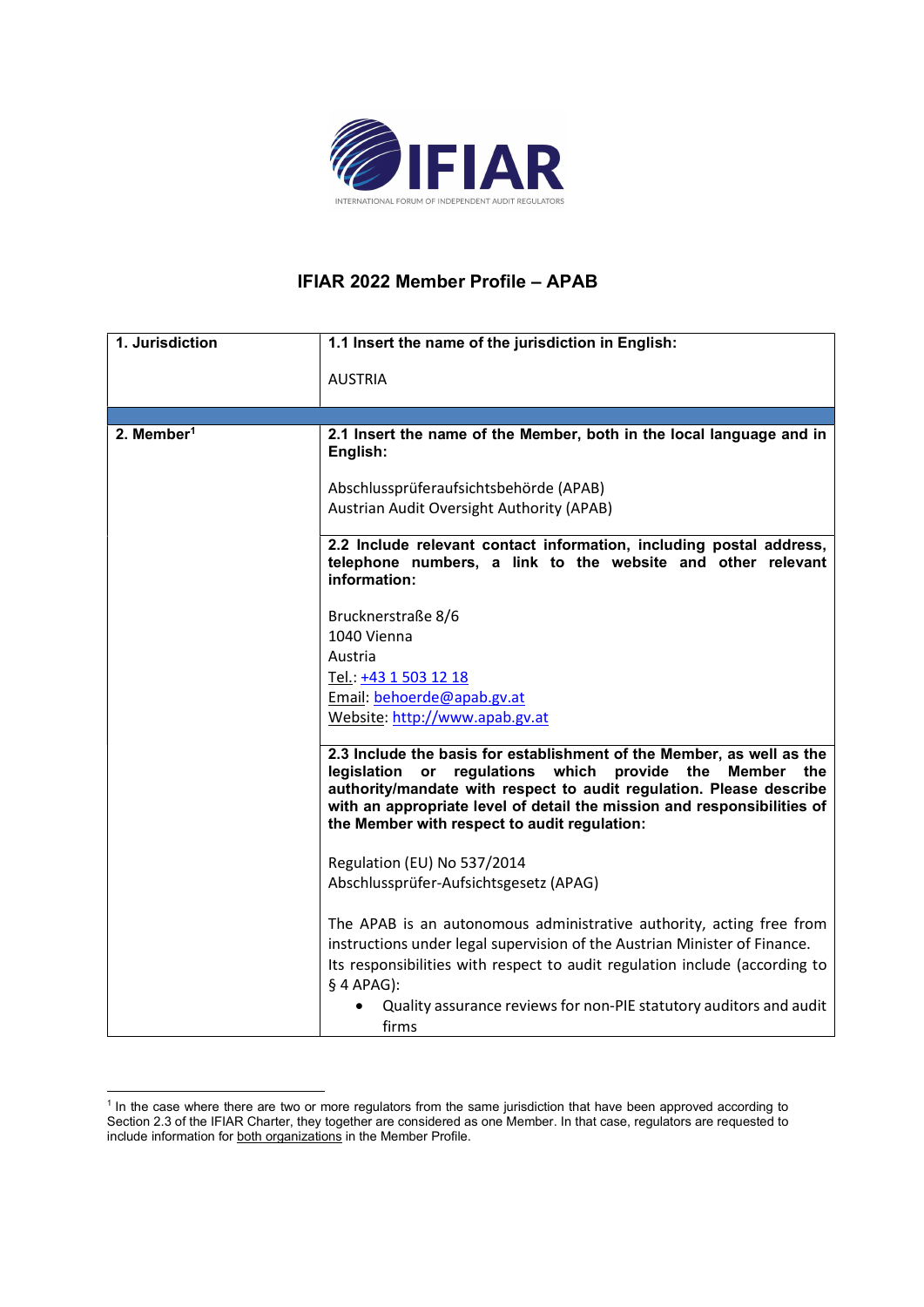

|                                                        | Inspections according to Art 26 of the Regulation (EU) No<br>537/2014 with PIE auditors and audit firms<br>Registration of statutory auditors and audit firms<br>Investigations of auditors, audit firms or PIEs<br>Imposition of sanctions in case of breaches of the Austrian Audit<br>Oversight Act or Regulation (EU) No 537/2014<br>Approval of professional principles, standards for internal quality<br>$\bullet$<br>assurance and auditing standards<br>Control of the continuing education of statutory auditors<br>Supervision of market quality and competition in the audit market<br>for PIEs according to Art 27 of the Regulation (EU) No 537/2014<br>2.4 Have there been any major changes to the Member's organization |  |
|--------------------------------------------------------|------------------------------------------------------------------------------------------------------------------------------------------------------------------------------------------------------------------------------------------------------------------------------------------------------------------------------------------------------------------------------------------------------------------------------------------------------------------------------------------------------------------------------------------------------------------------------------------------------------------------------------------------------------------------------------------------------------------------------------------|--|
|                                                        | or to the governing legislation since completing last year's Member<br>Profile?                                                                                                                                                                                                                                                                                                                                                                                                                                                                                                                                                                                                                                                          |  |
|                                                        | <b>⊠</b> No<br>$\Box$ Yes                                                                                                                                                                                                                                                                                                                                                                                                                                                                                                                                                                                                                                                                                                                |  |
|                                                        | If yes, please describe these changes with an appropriate level of<br>detail:                                                                                                                                                                                                                                                                                                                                                                                                                                                                                                                                                                                                                                                            |  |
|                                                        | 3.1 Describe with an appropriate level of detail the current<br>composition of the Member's governing body, including the ratio<br>between Board members who are independent from the audit<br>profession and those who are not <sup>2</sup> . The audit profession includes, for<br>example: audit firms, professional accountancy bodies and bodies or<br>entities associated with the audit profession.                                                                                                                                                                                                                                                                                                                               |  |
| 3. Governing Body<br><b>Composition and</b><br>members |                                                                                                                                                                                                                                                                                                                                                                                                                                                                                                                                                                                                                                                                                                                                          |  |
|                                                        | The APAB governing body consists of the managing board and the<br>supervisory board.                                                                                                                                                                                                                                                                                                                                                                                                                                                                                                                                                                                                                                                     |  |
|                                                        | 2 managing board members, appointed by the Austrian Federal<br>Government for a period of 5 years. Both board members are<br>independent of any other audit profession.<br>4 supervisory board members - the chairwoman and 2 further<br>members appointed by the Minister of Finance, 1 member appointed<br>by the Minister of Science, Research and Economic Affairs.                                                                                                                                                                                                                                                                                                                                                                  |  |
|                                                        | APAB managing board members:                                                                                                                                                                                                                                                                                                                                                                                                                                                                                                                                                                                                                                                                                                             |  |
|                                                        | · Peter Hofbauer, Speaker of the Board, CPA (Austria)                                                                                                                                                                                                                                                                                                                                                                                                                                                                                                                                                                                                                                                                                    |  |

 $^2$  An individual is independent of the profession even if he is a CPA, Chartered Accountant, or holder of another equivalent qualification, as long as this individual is not employed by or affiliated to a registered audit firm, nor employed by or affiliated to of a professional accountancy body, nor employed by or affiliated to bodies or entities associated with the audit profession.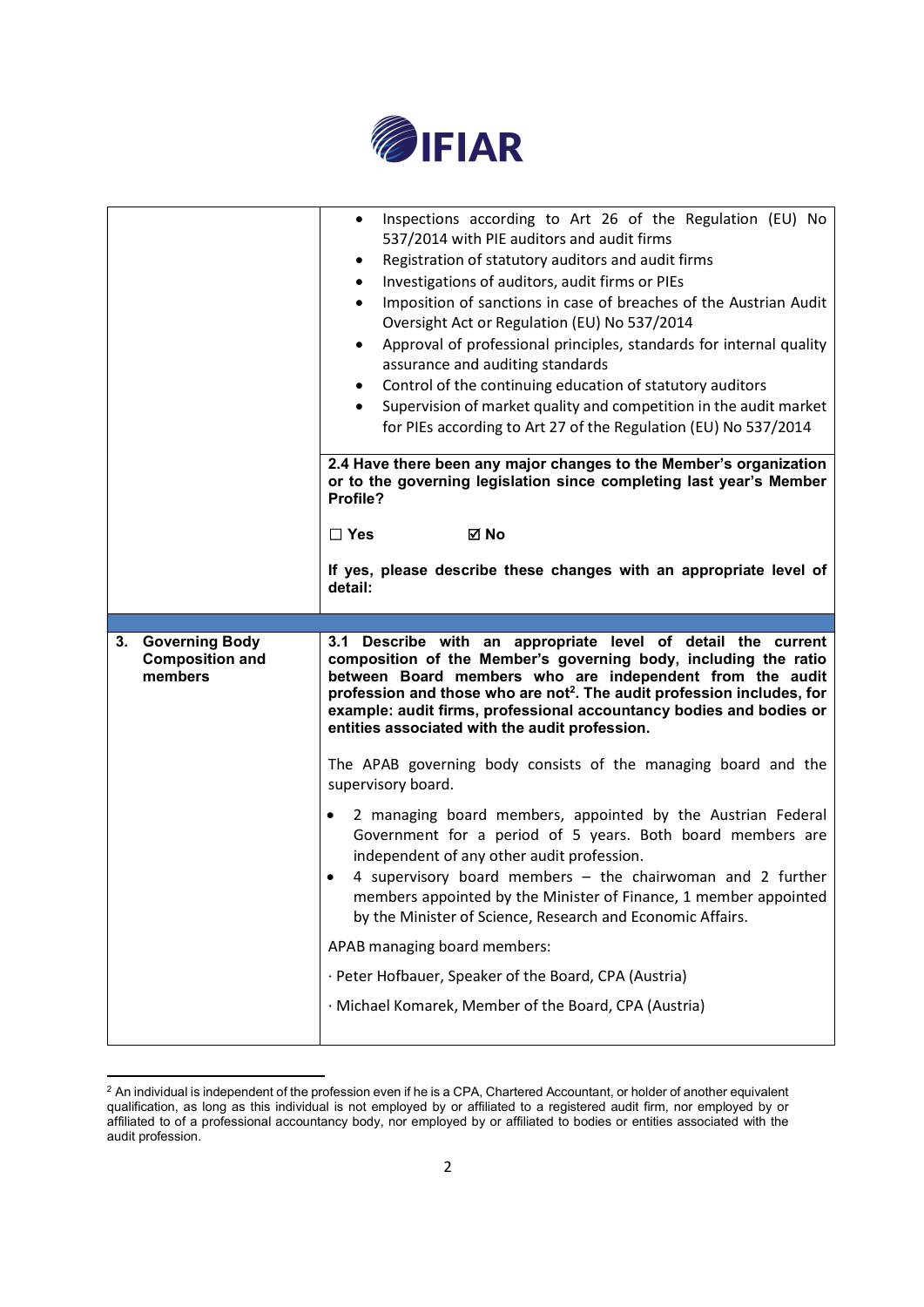

| ⊠ Yes                            | $\square$ No                                                                                                                                                                                                                                                                                           |
|----------------------------------|--------------------------------------------------------------------------------------------------------------------------------------------------------------------------------------------------------------------------------------------------------------------------------------------------------|
|                                  | Does this include a "cooling-off" period for former auditors?                                                                                                                                                                                                                                          |
| <b>⊠ Yes</b>                     | $\square$ No                                                                                                                                                                                                                                                                                           |
| former auditors/practitioners?   | members of the governing body of the Member who are current or                                                                                                                                                                                                                                         |
|                                  | 3.6 Is there a restriction or recusal process that is applicable to                                                                                                                                                                                                                                    |
| profession?                      | to provide for the Member's overall independence from the audit<br>N/A                                                                                                                                                                                                                                 |
|                                  | 3.5 If the answer to question 3.3 is "No", which safeguards are in place                                                                                                                                                                                                                               |
| $\square$ Yes                    | $\square$ No<br>N/A                                                                                                                                                                                                                                                                                    |
|                                  | 3.4 If the answer to question 3.3 is "No", is the majority of the members<br>of the governing body non-practitioner?                                                                                                                                                                                   |
| ⊠ Yes                            | $\square$ No                                                                                                                                                                                                                                                                                           |
| with the audit profession.       | 3.3. Is each member of the governing body independent from the audit<br>profession? The audit profession includes, for example: audit firms,<br>professional accountancy bodies and bodies or entities associated                                                                                      |
| (§ 9/2 APAG).                    | Members of the supervisory board must not be active or have been active<br>during the past three years in the audit profession and must work or have<br>worked in a relevant field such as accounting, finance or jurisprudence                                                                        |
| accountant (§ 6/3 APAG).         | Members of the managing board must not be active or have been active<br>during the past three years in the audit profession but have fundamental<br>knowledge in a relevant field such as auditing, accounting or law. At least<br>one of the members of the managing board must be a certified public |
|                                  | 3.2 What are the eligibility criteria / requirements and composition<br>requirements for the members of the governing body?                                                                                                                                                                            |
| · Mag. Georg Konetzny            |                                                                                                                                                                                                                                                                                                        |
| · Prof. DI Mag. Friedrich Rödler |                                                                                                                                                                                                                                                                                                        |
|                                  | · Mag. Christine Sumper-Billinger (Vice-Chairwoman)                                                                                                                                                                                                                                                    |
| APAB supervisory board members:  | · Dr. Nadine Wiedermann-Ondrej (Chairwoman)                                                                                                                                                                                                                                                            |
|                                  |                                                                                                                                                                                                                                                                                                        |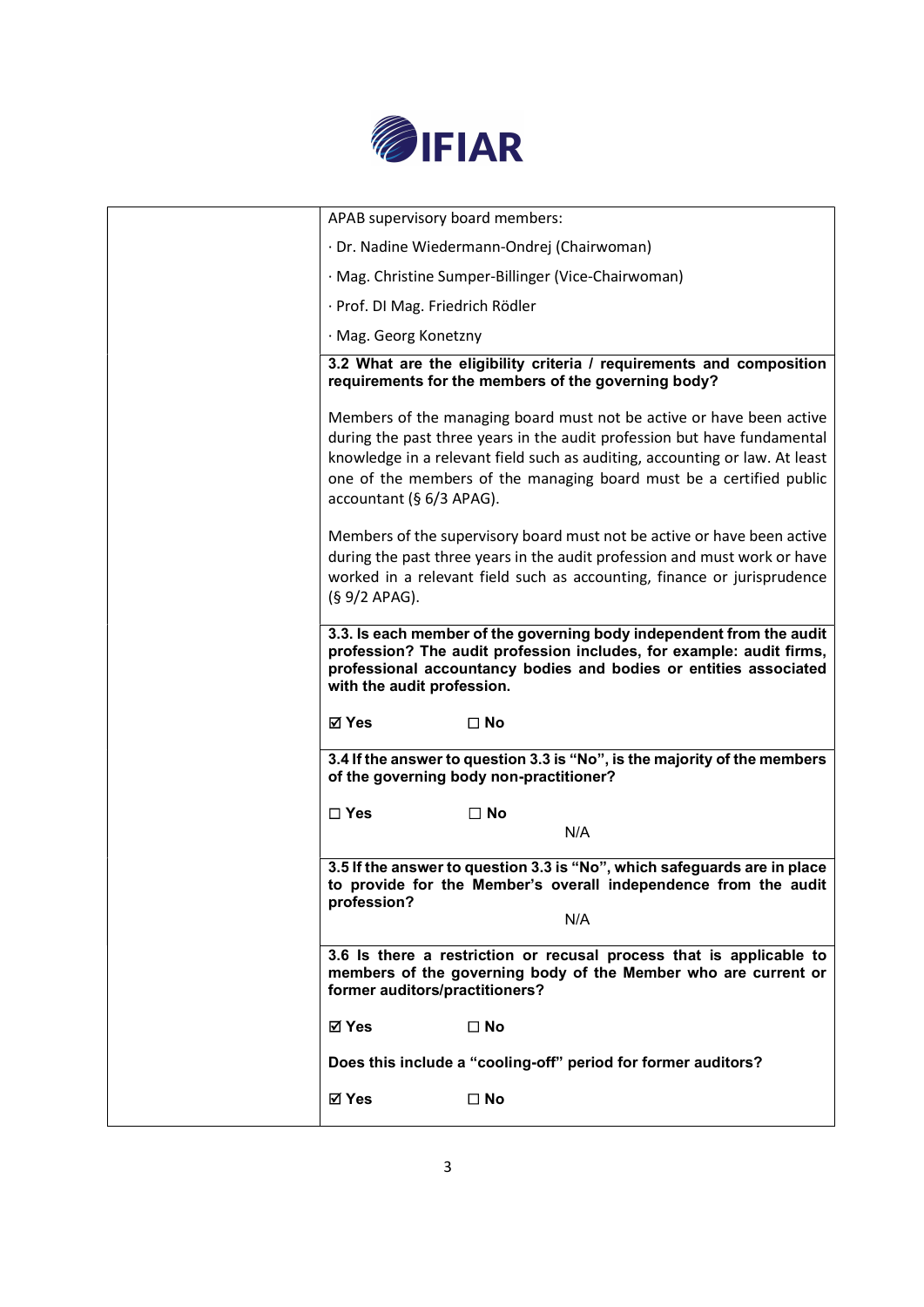

|                                   | If yes to either of the above, please describe:                                                                                                                                                                                                                                                                                                                                                                                                                                                                                                                                                                                                                                                                                                                                                                                                       |  |
|-----------------------------------|-------------------------------------------------------------------------------------------------------------------------------------------------------------------------------------------------------------------------------------------------------------------------------------------------------------------------------------------------------------------------------------------------------------------------------------------------------------------------------------------------------------------------------------------------------------------------------------------------------------------------------------------------------------------------------------------------------------------------------------------------------------------------------------------------------------------------------------------------------|--|
|                                   | Members of the governing bodies have to respect a cooling-off period of 3<br>years of any audit profession. The federal minister of finance must dismiss<br>a member of the governing bodies if there is an important reason, in<br>particular, if the subsequent occurrence that a requirement for<br>appointment was not given.                                                                                                                                                                                                                                                                                                                                                                                                                                                                                                                     |  |
|                                   | 3.7 Other than the governing body, are members of the profession<br>involved in the Member's organization (including in any inspections,<br>committee or panel role)?                                                                                                                                                                                                                                                                                                                                                                                                                                                                                                                                                                                                                                                                                 |  |
|                                   | <b>⊠</b> Yes<br>$\square$ No                                                                                                                                                                                                                                                                                                                                                                                                                                                                                                                                                                                                                                                                                                                                                                                                                          |  |
|                                   | If yes, please describe their role with an appropriate level of detail,<br>including the ratio between those who are independent and those who<br>are not in the relevant function and whether such role includes<br>decisional or control authority:                                                                                                                                                                                                                                                                                                                                                                                                                                                                                                                                                                                                 |  |
|                                   | The Quality Control Commission ('Qualitätsprüfungskommission' - QPK) is<br>the APAB's advisory board in the field of non-PIE external quality assurance<br>reviews and consists of seven members and seven substitute members<br>appointed by the auditor's professional associations (Kammer der<br>Steuerberater und Wirtschaftsprüfer - 4 members, minimum 3 of them<br>must be certified public accountants, Vereinigung Österreichischer<br>Revisionsverbände<br>and<br>Sparkassen-Prüfungsverband, together<br>- 3<br>members, minimum 2 of them must be certified public accountants). The<br>members are appointed by the supervisory board for a period of 4 years.<br>The advisory board is strictly barred from any PIE auditor oversight activity<br>including inspections and investigations with supervised auditors or audit<br>firms. |  |
|                                   |                                                                                                                                                                                                                                                                                                                                                                                                                                                                                                                                                                                                                                                                                                                                                                                                                                                       |  |
| <b>Funding Arrangements</b><br>4. | 4.1 Describe the main funding arrangements of the Member, including<br>the setting and approval of the budget and the fees, if any:                                                                                                                                                                                                                                                                                                                                                                                                                                                                                                                                                                                                                                                                                                                   |  |
|                                   | The managing board must determine the annual budget until August 31 of<br>the current financial year, which has to be approved by the supervisory<br>board until October 31.                                                                                                                                                                                                                                                                                                                                                                                                                                                                                                                                                                                                                                                                          |  |
|                                   | Statutory auditors and audit firms contribute to the funding of the APAB<br>based on the amount of PIE audits carried out during the past year and the<br>amount of fees generated out of these PIE audits.                                                                                                                                                                                                                                                                                                                                                                                                                                                                                                                                                                                                                                           |  |
|                                   | In addition, the auditor's national professional associations and the<br>Republic of Austria contribute to the funding of the APAB with a fixed sum<br>per annum defined in the APAG.                                                                                                                                                                                                                                                                                                                                                                                                                                                                                                                                                                                                                                                                 |  |
|                                   | 4.2 Is the funding free from undue influence by the profession?                                                                                                                                                                                                                                                                                                                                                                                                                                                                                                                                                                                                                                                                                                                                                                                       |  |
|                                   | ⊠ Yes<br>$\square$ No                                                                                                                                                                                                                                                                                                                                                                                                                                                                                                                                                                                                                                                                                                                                                                                                                                 |  |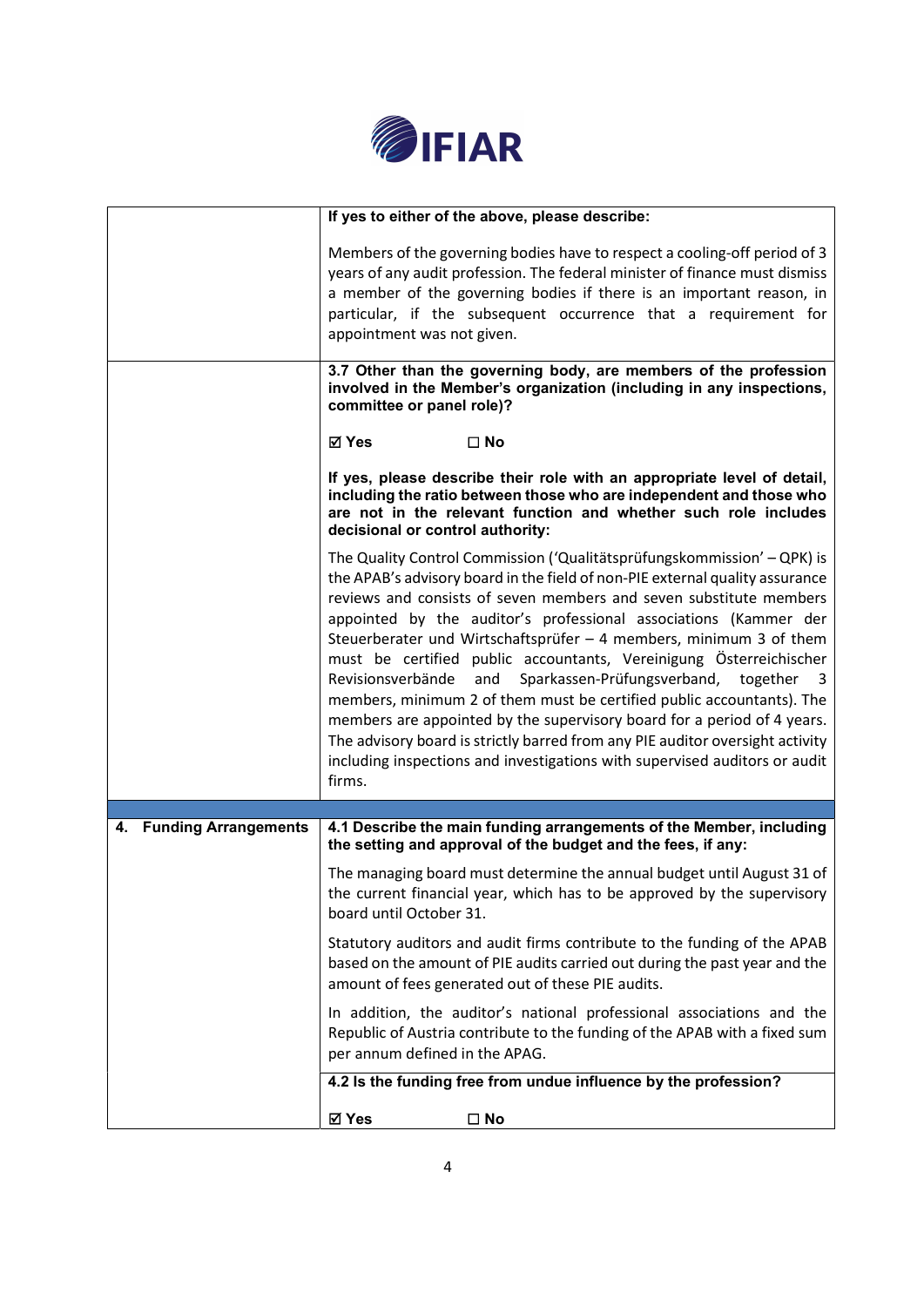

|                      | Please describe with an appropriate level of detail the safeguards in<br>place to prevent undue influence by the profession:<br>The APAB is an independent authority working free from instructions of<br>any kind (except legal supervision of the Minister of Finance). All activities<br>carried out in the public interest financed by public funds, only the system<br>of external quality assurance controls is transparently funded by the<br>profession. |  |
|----------------------|------------------------------------------------------------------------------------------------------------------------------------------------------------------------------------------------------------------------------------------------------------------------------------------------------------------------------------------------------------------------------------------------------------------------------------------------------------------|--|
| 5. Inspection System | 5.1 Does the Member have the responsibility for recurring inspections<br>of audit firms undertaking audits of public interest entities (PIEs)?                                                                                                                                                                                                                                                                                                                   |  |
|                      | ⊠ Yes<br>$\square$ No                                                                                                                                                                                                                                                                                                                                                                                                                                            |  |
|                      | 5.2 Is this responsibility undertaken directly or through oversight of<br>inspection conducted by another organization?                                                                                                                                                                                                                                                                                                                                          |  |
|                      | <b>⊠</b> Directly<br>□ Through Oversight                                                                                                                                                                                                                                                                                                                                                                                                                         |  |
|                      | If directly, kindly provide a brief description or summary of the<br>responsibility, including the regulatory reporting process after<br>inspections i.e. recommendations issued, follow-up, etc.).                                                                                                                                                                                                                                                              |  |
|                      | If through oversight of another organization, please describe with<br>$\bullet$<br>an appropriate level of detail the other organization, its relation to<br>the Member, its role, and the arrangements for oversight:                                                                                                                                                                                                                                           |  |
|                      | The APAB consists of the governing body, the head of administration and<br>two working groups:                                                                                                                                                                                                                                                                                                                                                                   |  |
|                      | Group A is the department for "Inspections and Investigations" with<br>inspectors employed on a full-time basis. They must have an appropriate<br>professional education and relevant experience in statutory audit and<br>financial reporting combined with specific training on quality assurance<br>reviews.                                                                                                                                                  |  |
|                      | Group B ("Legal Affairs, International Affairs and Quality Assurance")<br>consists of legal counsels in charge for enforcement and execution of peer-<br>to-peer quality reviews at non-PIE audit firms.                                                                                                                                                                                                                                                         |  |
|                      | The APAB must inform the auditor/audit firm at least one week prior the<br>inspection. At the end of every inspection the inspector must prepare a<br>report which shall contain the main conclusion and recommendations of<br>the quality assurance review. The findings and conclusions on which<br>recommendations are based shall be communicated to and discussed with<br>the inspected auditor/audit firm before finalising the report.                    |  |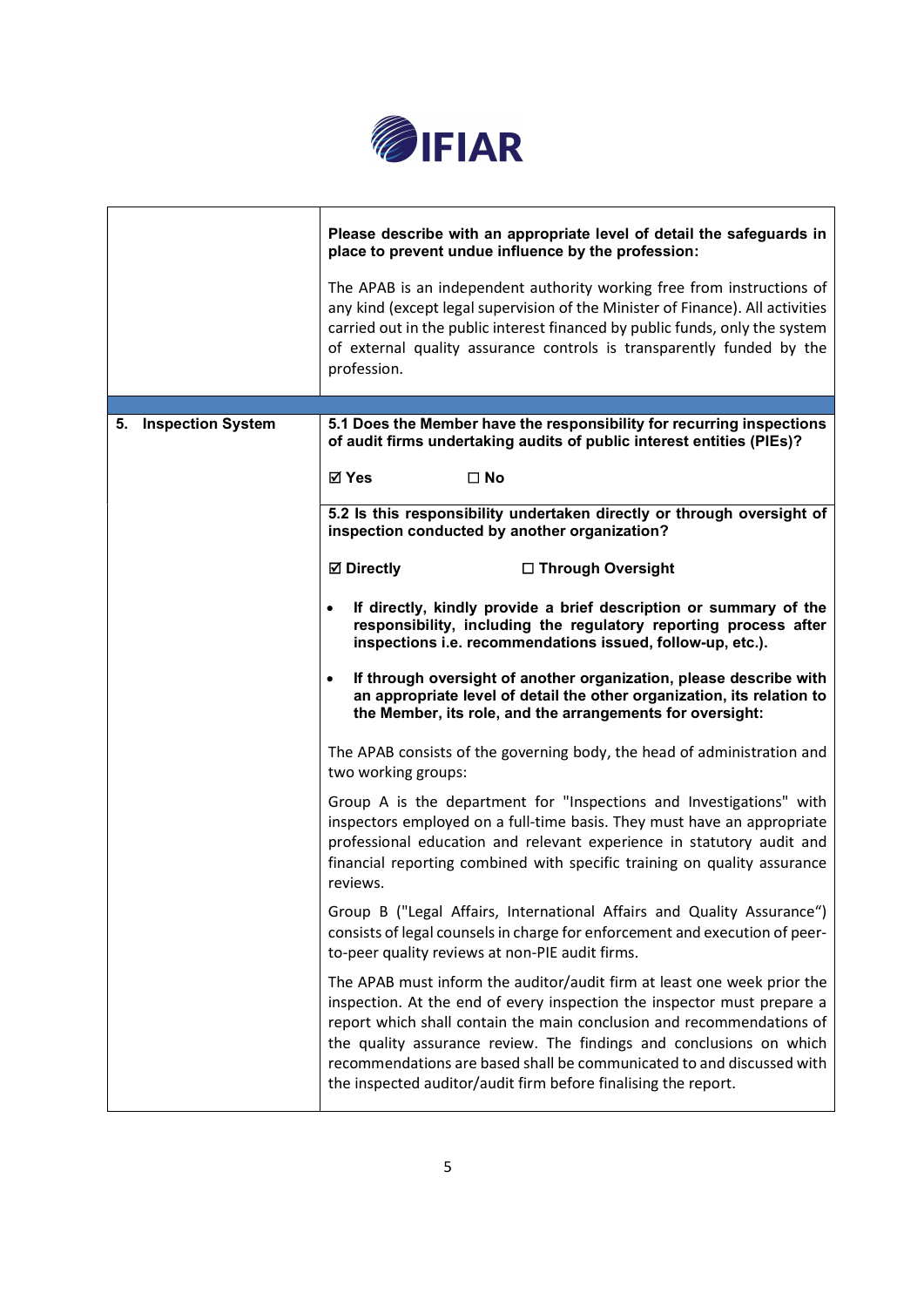

|    |                                                     | 5.3 Please describe with an appropriate level of detail the<br>requirements and practices regarding the frequency of inspections:                                                                                                                                                                                                              |  |
|----|-----------------------------------------------------|------------------------------------------------------------------------------------------------------------------------------------------------------------------------------------------------------------------------------------------------------------------------------------------------------------------------------------------------|--|
|    |                                                     | Depending on the characteristics of the PIE clients of an auditor or audit                                                                                                                                                                                                                                                                     |  |
|    |                                                     | firm, inspections will be carried out (minimum) every 3 or 6 years. The                                                                                                                                                                                                                                                                        |  |
|    |                                                     | APAB may vary the frequency of inspections at any point in time based on                                                                                                                                                                                                                                                                       |  |
|    |                                                     | a risk analysis.                                                                                                                                                                                                                                                                                                                               |  |
|    |                                                     |                                                                                                                                                                                                                                                                                                                                                |  |
|    | 6. Audit and Financial<br><b>Market</b>             | 6.1 Provide the number of audit firms subject to inspections. Include<br>an indication of the number of public interest audits (PIEs) and other<br>audits that fall under the Member's oversight or mandate.                                                                                                                                   |  |
|    |                                                     | In 2020, 14 audit firms were subject to inspections with a total of 286<br>audits of public interest (PIE audits).                                                                                                                                                                                                                             |  |
|    |                                                     | 6.2 What are the sizes and market shares of each of the largest audit<br>firms in the Member's jurisdiction?                                                                                                                                                                                                                                   |  |
|    |                                                     | Based on the number of PIE audits carried out (2019):                                                                                                                                                                                                                                                                                          |  |
|    |                                                     | <b>KPMG</b><br>1.<br>39,86%                                                                                                                                                                                                                                                                                                                    |  |
|    |                                                     | 2.<br>Ernst & Young<br>17,48%                                                                                                                                                                                                                                                                                                                  |  |
|    |                                                     | 3.<br>PwC<br>15,38%                                                                                                                                                                                                                                                                                                                            |  |
|    |                                                     | Deloitte<br>10,84%<br>4.                                                                                                                                                                                                                                                                                                                       |  |
|    |                                                     |                                                                                                                                                                                                                                                                                                                                                |  |
|    |                                                     |                                                                                                                                                                                                                                                                                                                                                |  |
| 7. | <b>Main Other</b><br><b>Responsibilities of the</b> | 7.1 Please indicate whether the Member has responsibility for tasks<br>other than Inspections within the area of Audit Oversight:                                                                                                                                                                                                              |  |
|    | Member within the area                              |                                                                                                                                                                                                                                                                                                                                                |  |
|    | of Audit Oversight                                  | <b>☑ Registration/Licensing</b>                                                                                                                                                                                                                                                                                                                |  |
|    |                                                     | ☑ Audit and/or Ethics Standard Setting<br>☑ Permanent Education of Auditors                                                                                                                                                                                                                                                                    |  |
|    |                                                     | <b>Ø</b> Enforcement                                                                                                                                                                                                                                                                                                                           |  |
|    |                                                     | □ Other:                                                                                                                                                                                                                                                                                                                                       |  |
|    |                                                     | 7.2 If the Member has the responsibility for Registration/Licensing,                                                                                                                                                                                                                                                                           |  |
|    |                                                     | please indicate whether this responsibility is undertaken directly or<br>through oversight of Registration/Licensing conducted by another<br>organization?                                                                                                                                                                                     |  |
|    |                                                     | <b>☑</b> Directly<br>□ Through Oversight                                                                                                                                                                                                                                                                                                       |  |
|    |                                                     | If directly, please describe the responsibility with an appropriate<br>level of detail.                                                                                                                                                                                                                                                        |  |
|    |                                                     | If through oversight, please indicate the name of the other<br>organization and its composition (i.e. whether practitioners from<br>the audit profession are involved in decision-making). Also give a<br>description of the powers of the other organization and procedure<br>applied, as well as the role of the Member in these procedures. |  |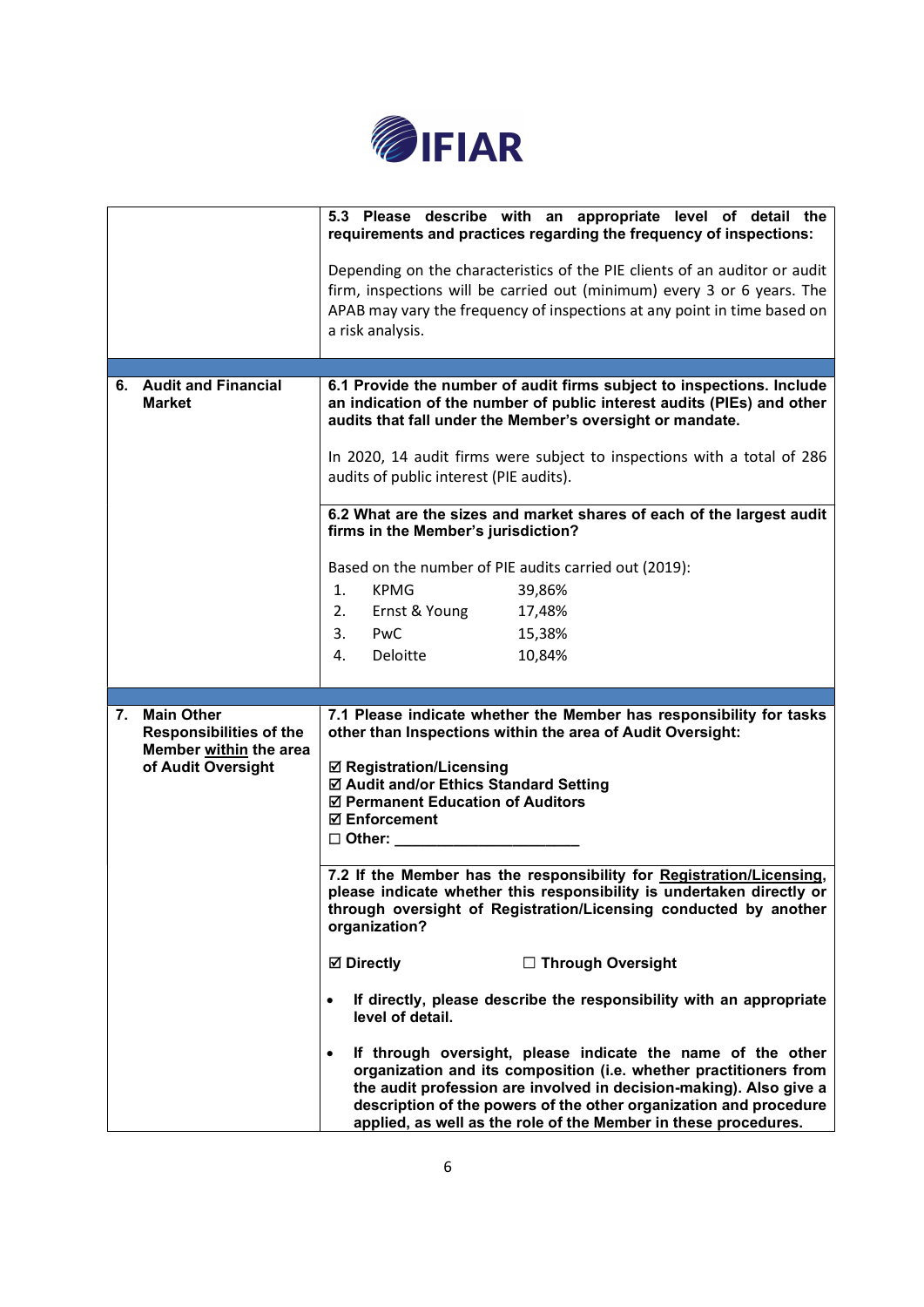

| The APAB maintains the public register of statutory auditors and audit<br>The<br>firms.<br>digital<br>(http://www.apab.gv.at/register).                                                                                                                                                                                                         | register<br>is             | accessible<br>online |
|-------------------------------------------------------------------------------------------------------------------------------------------------------------------------------------------------------------------------------------------------------------------------------------------------------------------------------------------------|----------------------------|----------------------|
| Statutory auditors and audit firms have to provide all necessary<br>information and documents to the APAB in order to be listed in the register<br>(§§ 52 et seq. APAG).                                                                                                                                                                        |                            |                      |
| 7.3 If the Member has the responsibility for Audit and/or Ethics<br>Standard Setting, please indicate whether this responsibility is<br>undertaken directly or through oversight of Audit and/or Ethics<br>Standard Setting conducted by another organization?                                                                                  |                            |                      |
| $\Box$ Directly                                                                                                                                                                                                                                                                                                                                 | <b>Ø Through Oversight</b> |                      |
| If directly, please describe the responsibility with an appropriate<br>level of detail.                                                                                                                                                                                                                                                         |                            |                      |
| If through oversight, please indicate the name of the other<br>organization and its composition (i.e. whether practitioners from<br>the audit profession are involved in decision-making). Also give a<br>description of the powers of the other organization and procedures<br>applied, as well as the role of the Member in these procedures. |                            |                      |
| Audit/Ethics Standard Setting is carried out by the auditor's professional<br>associations; however, the APAB needs to agree to the professional<br>standards (§ 57 APAG).                                                                                                                                                                      |                            |                      |
| 7.4 If the Member has the responsibility for Permanent Education of<br>Auditors, please indicate whether this responsibility is undertaken<br>directly or through oversight of Permanent Education of Auditors<br>conducted by another organization?                                                                                            |                            |                      |
| $\Box$ Directly                                                                                                                                                                                                                                                                                                                                 | <b>Ø Through Oversight</b> |                      |
| If directly, please describe the responsibility with an appropriate<br>level of detail.                                                                                                                                                                                                                                                         |                            |                      |
| If through oversight, please indicate the name of the other<br>organization and its composition (i.e. whether practitioners from<br>the audit profession are involved in decision-making). Also give a<br>description of the powers of the other organization and procedures<br>applied, as well as the role of the Member in these procedures. |                            |                      |
| The Permanent Education of Auditors is carried out by the auditor's<br>professional associations. Statutory auditors must provide the necessary<br>proofs of their permanent education to the APAB (§ 56 APAG).                                                                                                                                 |                            |                      |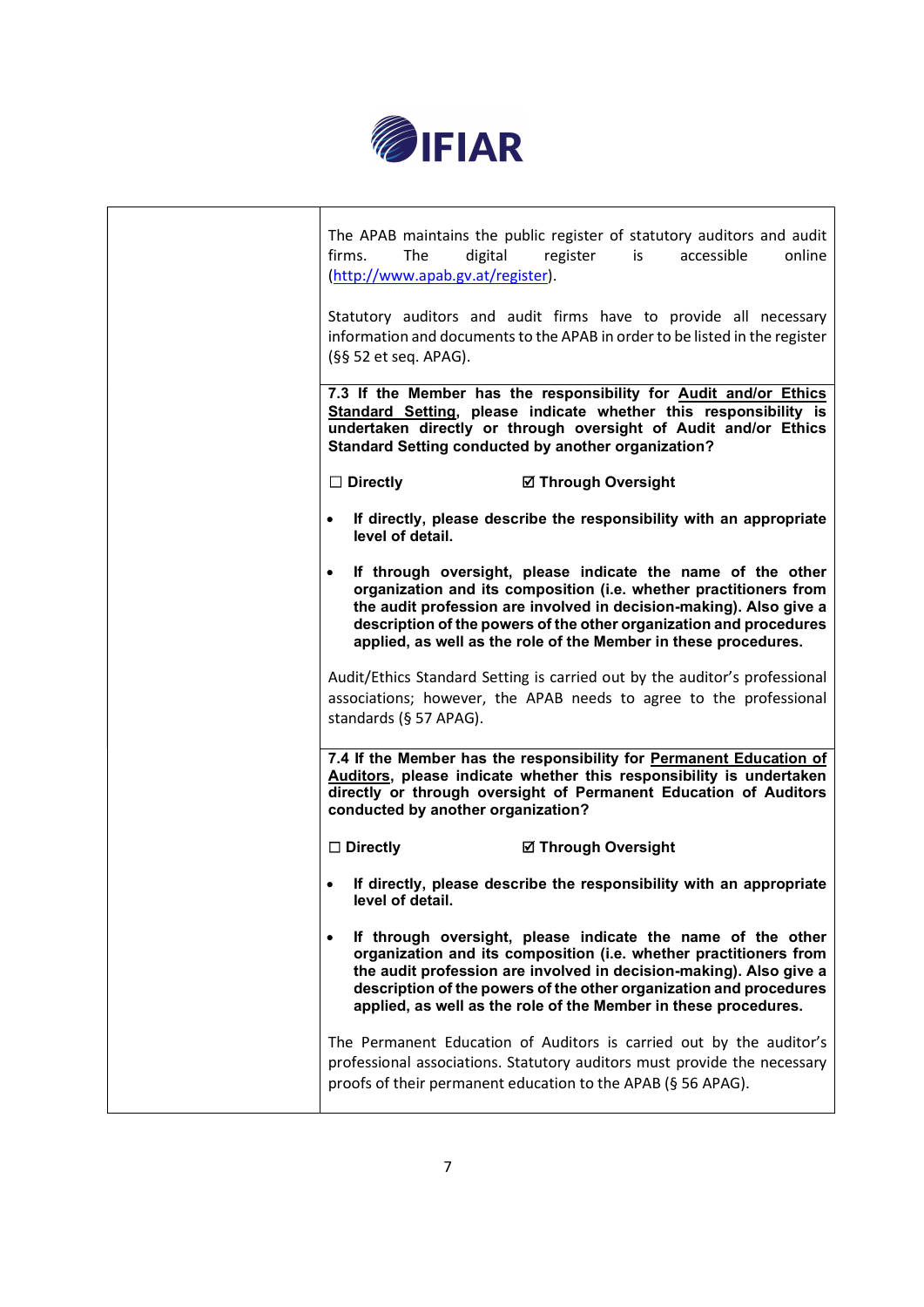

| In 2017, the APAB published a guideline concerning the scope of the<br>continuing education of statutory auditors.                                                                                                                                                                                                                                                                                                                                                                                                                                                                                                                                                                                                                                                                                                                                                                                                       |  |
|--------------------------------------------------------------------------------------------------------------------------------------------------------------------------------------------------------------------------------------------------------------------------------------------------------------------------------------------------------------------------------------------------------------------------------------------------------------------------------------------------------------------------------------------------------------------------------------------------------------------------------------------------------------------------------------------------------------------------------------------------------------------------------------------------------------------------------------------------------------------------------------------------------------------------|--|
| 7.5 If the Member has the responsibility for <b>Enforcement</b> , please<br>indicate whether this responsibility is undertaken directly or through<br>referral to other organization(s)?                                                                                                                                                                                                                                                                                                                                                                                                                                                                                                                                                                                                                                                                                                                                 |  |
| <b>☑</b> Directly<br>□ Through Referral                                                                                                                                                                                                                                                                                                                                                                                                                                                                                                                                                                                                                                                                                                                                                                                                                                                                                  |  |
| If directly, kindly provide a brief description or summary of the<br>enforcement responsibility, the procedure and process involved,<br>including the regulatory reporting process that led to disciplinary<br>action.                                                                                                                                                                                                                                                                                                                                                                                                                                                                                                                                                                                                                                                                                                   |  |
| If through referral, please indicate the name of the other<br>$\bullet$<br>organization and its composition (i.e. whether practitioners from<br>the audit profession are involved in decision-making). Also give a<br>description of the enforcement powers of the other organization<br>and procedures applied, as well as the role of the Member in these<br>procedures.                                                                                                                                                                                                                                                                                                                                                                                                                                                                                                                                               |  |
| The APAB is the first instance administrative penal authority and therefore<br>entitled to carry out investigations and impose sanctions in case of the<br>breach of the APAG or the Regulation (EU) No 537/2014.                                                                                                                                                                                                                                                                                                                                                                                                                                                                                                                                                                                                                                                                                                        |  |
| Sanctioning powers include (§ 62 APAG):<br>A notice requiring the auditor or audit firm responsible for the<br>breach to cease the conduct and to abstain from any repetition of<br>that conduct<br>A public statement, published on the APAB's website, that<br>$\bullet$<br>indicates the nature of the breach<br>A temporary prohibition, of up to three years' duration, banning<br>the statutory auditor, the audit firm or the key audit partner from<br>carrying out statutory audits and/or signing audit reports<br>A declaration that the audit report does not meet the legal<br>requirements<br>A temporary prohibition, of up to three years' duration, banning a<br>member of an audit firm or a member of an administrative or<br>management body of a PIE from exercising functions in audit firms<br>or PIEs<br>The imposition of administrative pecuniary sanctions between<br>EUR 400 and EUR 350.000 |  |
| The Austrian Federal Administrative Court decides on appeals against<br>decisions of the APAB.                                                                                                                                                                                                                                                                                                                                                                                                                                                                                                                                                                                                                                                                                                                                                                                                                           |  |